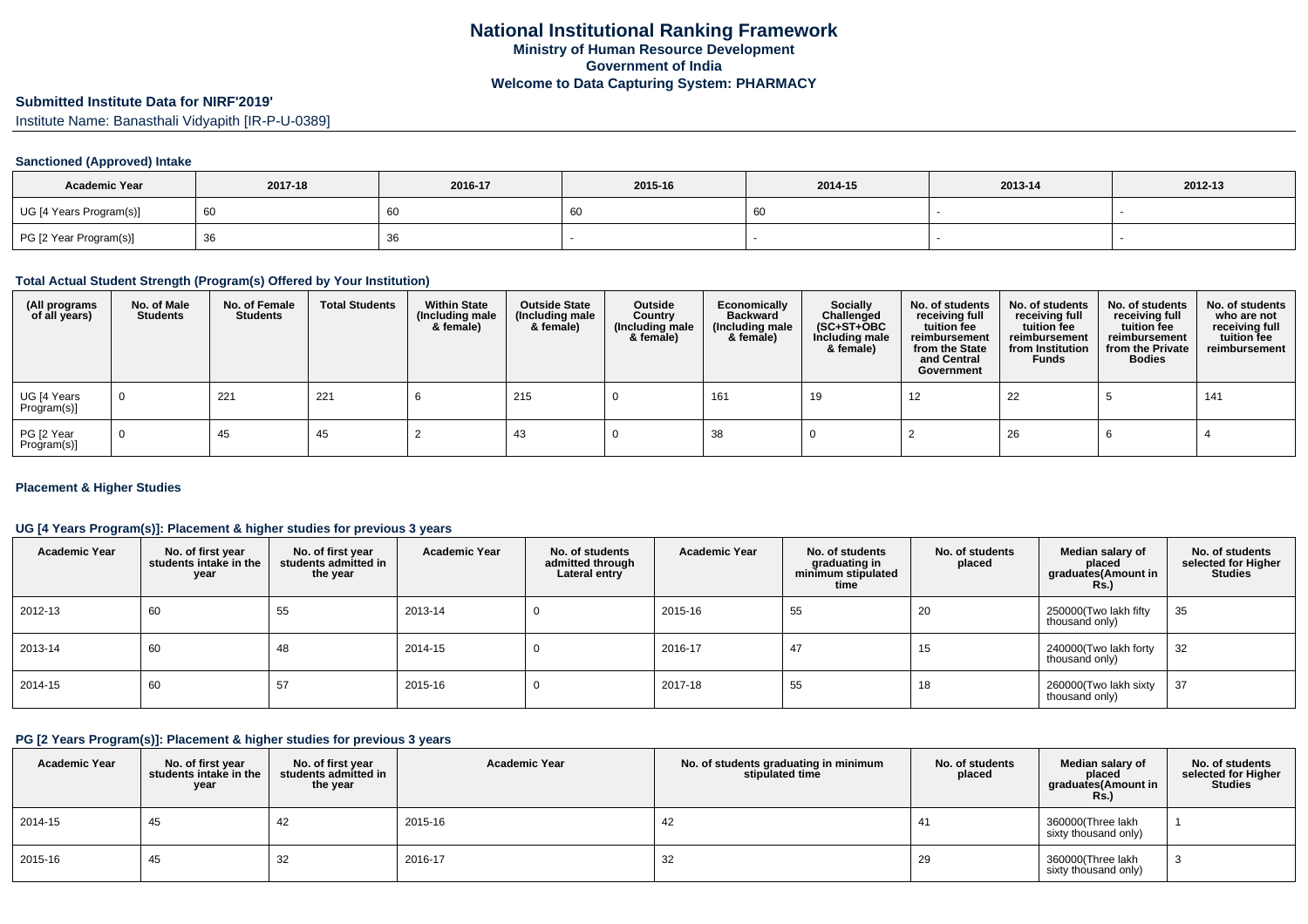| 2016-17 |  |  | 2017-18 |  |  | .<br>380000(Three lakh<br>ty thousand only)<br>ninh <sub>1</sub> |  |
|---------|--|--|---------|--|--|------------------------------------------------------------------|--|
|---------|--|--|---------|--|--|------------------------------------------------------------------|--|

### **Ph.D Student Details**

| Ph.D (Student pursuing doctoral program till 2017-18; Students admitted in the academic year 2018-19 should not be entered here.) |         |                       |         |  |  |
|-----------------------------------------------------------------------------------------------------------------------------------|---------|-----------------------|---------|--|--|
|                                                                                                                                   |         | <b>Total Students</b> |         |  |  |
| Full Time                                                                                                                         |         | 33                    |         |  |  |
| Part Time                                                                                                                         |         |                       |         |  |  |
| No. of Ph.D students graduated (including Integrated Ph.D)                                                                        |         |                       |         |  |  |
|                                                                                                                                   | 2017-18 | 2016-17               | 2015-16 |  |  |
| Full Time                                                                                                                         |         |                       | 21      |  |  |
| Part Time                                                                                                                         |         |                       |         |  |  |

### **Financial Resources: Utilised Amount for the Capital expenditure for previous 3 years**

| Academic Year                                                                                        | 2017-18                                                                           | 2016-17                                                                           | 2015-16                                                                   |  |  |  |  |
|------------------------------------------------------------------------------------------------------|-----------------------------------------------------------------------------------|-----------------------------------------------------------------------------------|---------------------------------------------------------------------------|--|--|--|--|
|                                                                                                      | <b>Utilised Amount</b>                                                            | <b>Utilised Amount</b>                                                            | <b>Utilised Amount</b>                                                    |  |  |  |  |
| Annual Capital Expenditure on Academic Activities and Resources (excluding expenditure on buildings) |                                                                                   |                                                                                   |                                                                           |  |  |  |  |
| Library                                                                                              | 2991727 (Twenty nine lakh ninety one thousand seven<br>hundred twenty seven only) | 2315160 (Twenty three lakh fifteen thousand one hundred sixty<br>only)            | 2214166 (Twenty two lakh fourteen thousand one hundred<br>sixty six only) |  |  |  |  |
| New Equipment for Laboratories                                                                       | 7802568 (Seventy eight lakh two thousand five hundred sixty<br>eight only)        | 9768468 (Ninety seven lakh sixty eight thousand four hundred<br>sixty eight only) | 5302501 (Fifty three lakh two thousand five hundred one only)             |  |  |  |  |
| Other expenditure on creation of Capital Assets (excluding<br>expenditure on Land and Building)      | 2968160 (Twenty nine lakh sixty eight thousand one hundred<br>sixty only)         | 3951000 (Thirty nine lakh fifty one thousand only)                                | 2157018 (Twenty one lakh fifty seven thousand eighteen only)              |  |  |  |  |

# **Financial Resources: Utilised Amount for the Operational expenditure for previous 3 years**

| <b>Academic Year</b>                                                                                                                                | 2017-18                                                                                   | 2016-17                                                                                       | 2015-16                                                                                        |  |  |  |  |
|-----------------------------------------------------------------------------------------------------------------------------------------------------|-------------------------------------------------------------------------------------------|-----------------------------------------------------------------------------------------------|------------------------------------------------------------------------------------------------|--|--|--|--|
|                                                                                                                                                     | <b>Utilised Amount</b>                                                                    | <b>Utilised Amount</b>                                                                        | <b>Utilised Amount</b>                                                                         |  |  |  |  |
| <b>Annual Operational Expenditure</b>                                                                                                               |                                                                                           |                                                                                               |                                                                                                |  |  |  |  |
| Salaries (Teaching and Non Teaching staff)                                                                                                          | 28225965 (Two crore eighty two lakh twenty five thousand nine<br>hundred sixty five only) | 27861893 (Two crore seventy eight lakh sixty one thousand<br>eight hundred ninety three only) | 17727722 (One crore seventy seven lakh twenty seven<br>thousand seven hundred twenty two only) |  |  |  |  |
| Maintenance of Academic Infrastructure or consumables.<br>other running expenditures etc. (excluding maintenance of<br>hostels and allied services) | 7661893 (Seventy six lakh sixty one thousand eight hundred<br>ninety three only)          | 7247133 (Seventy two lakh forty seven thousand one hundred<br>thirty three only)              | 8205716 (Eighty two lakh five thousand seven hundred sixteen<br>only)                          |  |  |  |  |
| Seminars/Conferences/Workshops                                                                                                                      | 1747793 (Seventeen lakh forty seven thousand seven hundred<br>ninety three only)          | 2192923 (Twenty one lakh ninety two thousand nine hundred<br>twenty three only)               | 0 (Zero)                                                                                       |  |  |  |  |

**IPR**

| Calendar year            | 2017 | 2016 | 2015 |
|--------------------------|------|------|------|
| No. of Patents Published |      |      |      |
| No. of Patents Granted   |      |      |      |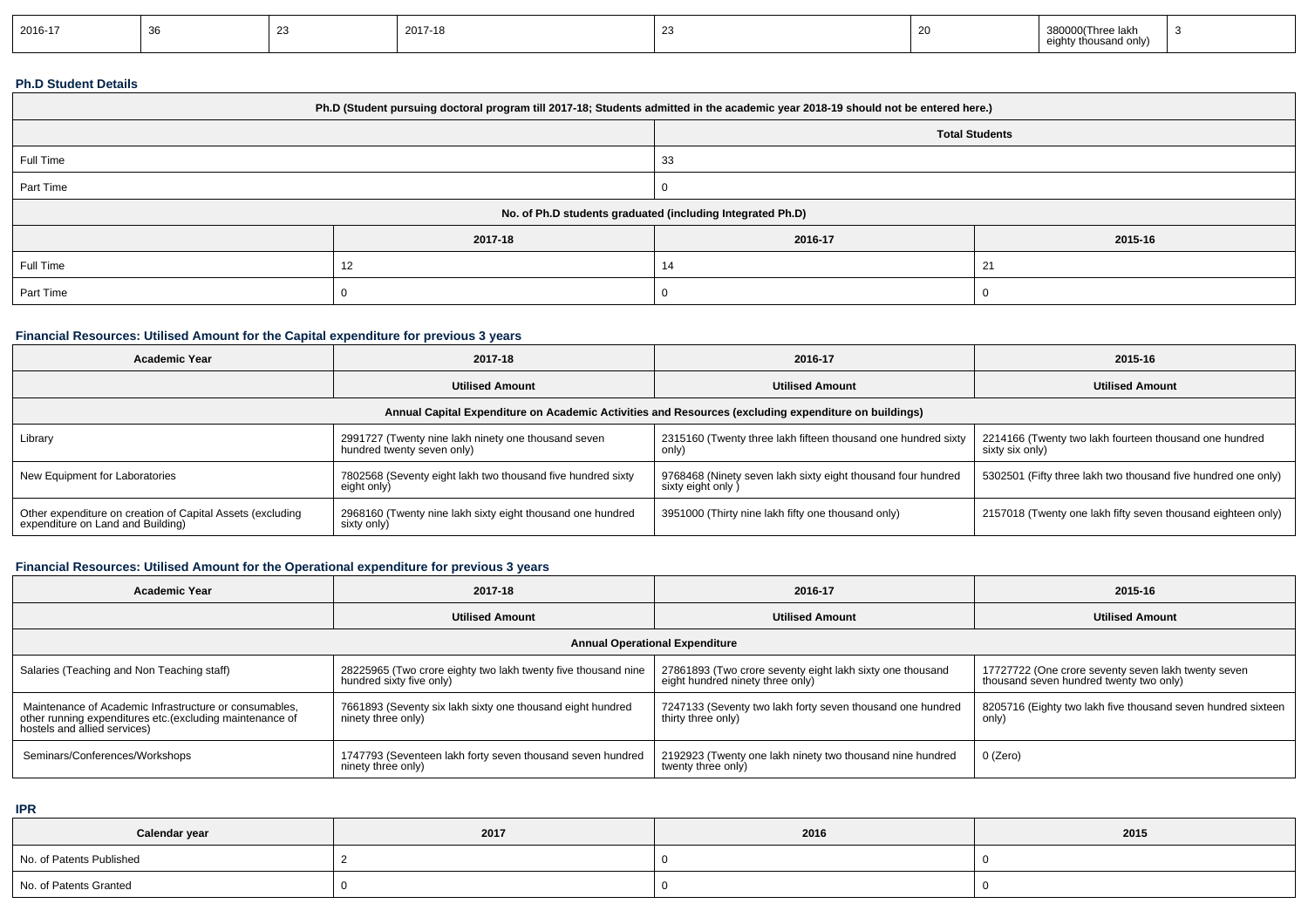### **Sponsored Research Details**

| <b>Financial Year</b>                    | 2017-18                                                                     | 2016-17                                                  | 2015-16                   |
|------------------------------------------|-----------------------------------------------------------------------------|----------------------------------------------------------|---------------------------|
| Total no. of Sponsored Projects          |                                                                             |                                                          |                           |
| Total no. of Funding Agencies            |                                                                             |                                                          |                           |
| Total Amount Received (Amount in Rupees) | 17302593                                                                    | 27102029                                                 | 15000000                  |
| Amount Received in Words                 | One crore seventy three lakh two thousand five hundred ninety<br>three only | Two crore seventy one lakh two thousand twenty nine only | One crore fifty lakh only |

### **Consultancy Project Details**

| <b>Financial Year</b>                    | 2017-18             | 2016-17              | 2015-16 |
|------------------------------------------|---------------------|----------------------|---------|
| Total no. of Consultancy Projects        |                     |                      |         |
| Total no. of Client Organizations        |                     |                      |         |
| Total Amount Received (Amount in Rupees) | 1700000             | 2200000              |         |
| Amount Received in Words                 | Seventeen lakh only | Twenty two lakh only | Zero    |

### **PCS Facilities: Facilities of physically challenged students**

| 1. Do your institution buildings have Lifts/Ramps?                                                                                                        | Yes, more than 80% of the buildings |
|-----------------------------------------------------------------------------------------------------------------------------------------------------------|-------------------------------------|
| 2. Do your institution have provision for walking aids, includingwheelchairs and transportation from one building to another for<br>handicapped students? | Yes                                 |
| 3. Do your institution buildings have specially designed toilets for handicapped students?                                                                | Yes, more than 80% of the buildings |

### **Faculty Details**

| 1. How many faculty members of your institution have received highly reputed national/international awards/recognition from<br>Central government agencies in the previous year (2017-18)? |  |
|--------------------------------------------------------------------------------------------------------------------------------------------------------------------------------------------|--|
|--------------------------------------------------------------------------------------------------------------------------------------------------------------------------------------------|--|

# **Faculty Details**

| Srno | Name                     | Age | Designation            | Gender | Qualification | <b>Experience (In</b><br><b>Months</b> ) | <b>Is Associated</b><br><b>Last Year</b> | Currently<br>working with<br>institution? | <b>Joining Date</b> | <b>Leaving Date</b> | <b>Association type</b> |
|------|--------------------------|-----|------------------------|--------|---------------|------------------------------------------|------------------------------------------|-------------------------------------------|---------------------|---------------------|-------------------------|
|      | Sarvesh Kumar<br>Paliwal | 45  | Professor              | Male   | Ph.D          | 240                                      | Yes                                      | Yes                                       | 04-07-2004          | $\sim$              | Regular                 |
|      | Manu Sharma              | 37  | Associate<br>Professor | Female | Ph.D          | 170                                      | Yes                                      | Yes                                       | 06-07-2005          | $\sim$              | Regular                 |
|      | Sumitra Nain             | 37  | Associate<br>Professor | Female | Ph.D          | 158                                      | Yes                                      | Yes                                       | 06-07-2005          | $\sim$              | Regular                 |
|      | Sachdev Yadav            | 41  | Assistant<br>Professor | Male   | Ph.D          | 182                                      | Yes                                      | Yes                                       | 07-07-2010          | $\sim$              | Regular                 |
|      | Rajani Chauhan           | 37  | Associate<br>Professor | Female | Ph.D          | 146                                      | Yes                                      | Yes                                       | 26-07-2006          | $\sim$              | Regular                 |
| - 6  | Swapnil Sharma           | 39  | Associate<br>Professor | Male   | Ph.D          | 144                                      | Yes                                      | Yes                                       | 13-08-2008          | $\sim$              | Regular                 |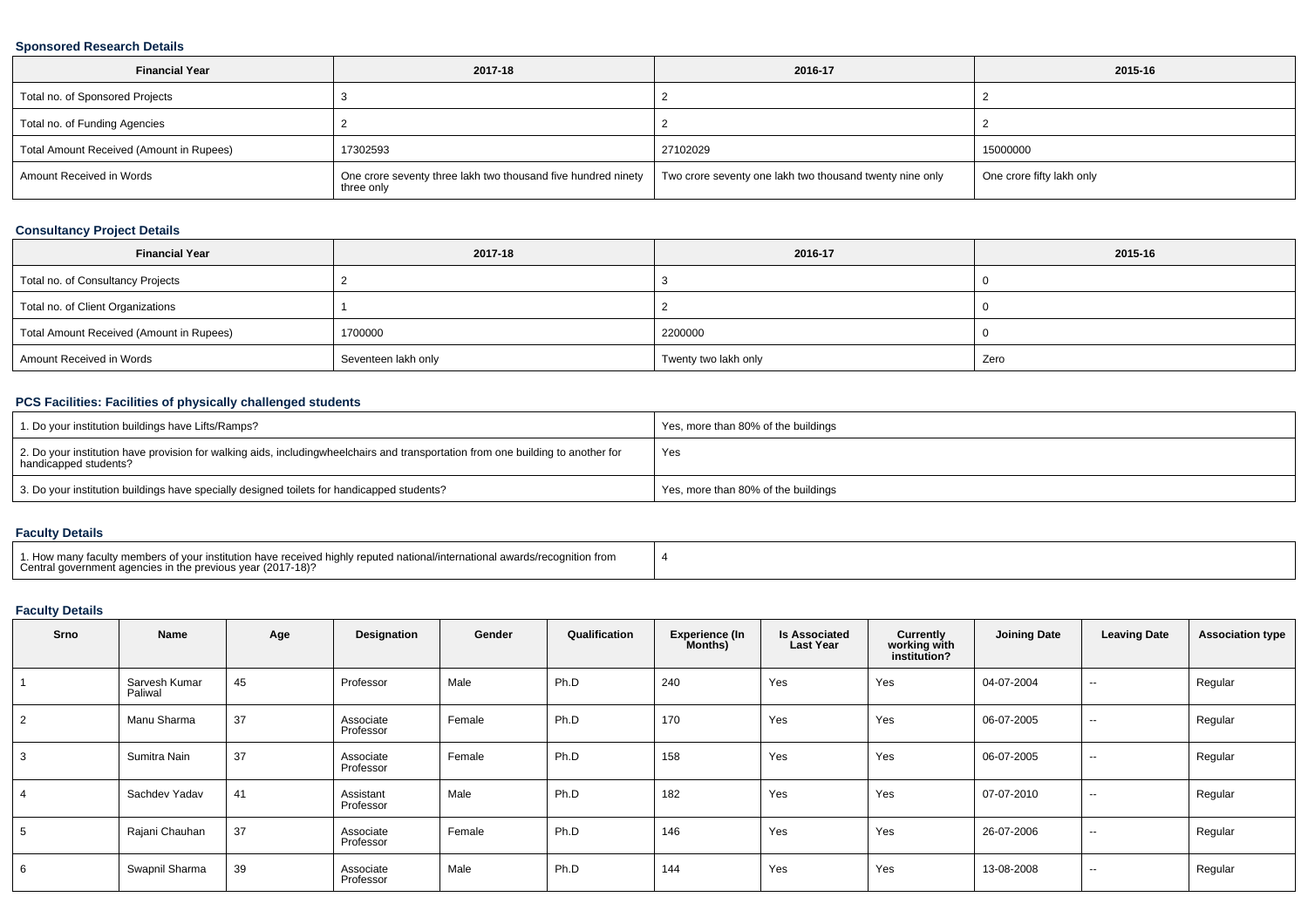| $\overline{7}$ | Divya Yadav         | 34 | Assistant<br>Professor | Female | Ph.D                  | 134 | Yes | Yes | 23-09-2007 | $\overline{\phantom{a}}$ | Regular |
|----------------|---------------------|----|------------------------|--------|-----------------------|-----|-----|-----|------------|--------------------------|---------|
| 8              | Yashumati Ratan     | 33 | Assistant<br>Professor | Female | Ph.D                  | 134 | Yes | Yes | 01-09-2007 | $\overline{\phantom{a}}$ | Regular |
| 9              | Ashutosh Pareek     | 34 | Associate<br>Professor | Male   | Ph.D                  | 120 | Yes | Yes | 24-06-2010 | $\overline{\phantom{a}}$ | Regular |
| 10             | Sharda<br>Sambhakar | 37 | Assistant<br>Professor | Female | Ph.D                  | 159 | Yes | Yes | 27-06-2009 | $\overline{\phantom{a}}$ | Regular |
| 11             | Vivek Jain          | 37 | Assistant<br>Professor | Male   | Ph.D                  | 122 | Yes | No  | 27-06-2010 | 17-06-2018               | Regular |
| 12             | Rakesh Yadav        | 34 | Associate<br>Professor | Male   | Ph.D                  | 159 | Yes | Yes | 06-02-2012 | $\overline{\phantom{a}}$ | Regular |
| 13             | Vivek Dave          | 34 | Assistant<br>Professor | Male   | Ph.D                  | 121 | Yes | Yes | 22-02-2012 | $\overline{\phantom{a}}$ | Regular |
| 14             | Samriti Faujdar     | 35 | Assistant<br>Professor | Female | Ph.D                  | 97  | Yes | Yes | 25-07-2010 | $\overline{\phantom{a}}$ | Regular |
| 15             | Pankaj Kumar Jain   | 36 | Assistant<br>Professor | Male   | Ph.D                  | 100 | Yes | Yes | 25-07-2010 | $\overline{\phantom{a}}$ | Regular |
| 16             | Bhawna Sati         | 37 | Assistant<br>Professor | Female | Ph.D                  | 138 | Yes | Yes | 06-07-2012 | $\overline{\phantom{a}}$ | Regular |
| 17             | Monika Maan         | 27 | Lecturer               | Female | Ph.D                  | 55  | Yes | Yes | 03-02-2016 | ۰.                       | Regular |
| 18             | Ashima Nagpal       | 27 | Lecturer               | Female | Ph.D                  | 57  | Yes | No  | 03-02-2016 | 30-04-2018               | Regular |
| 19             | Suman Sharma        | 26 | Lecturer               | Female | Ph.D                  | 55  | Yes | Yes | 06-02-2016 | --                       | Regular |
| 20             | Monika Chauhan      | 28 | Lecturer               | Female | Master of<br>Pharmacy | 55  | Yes | Yes | 06-02-2016 | $\overline{\phantom{a}}$ | Regular |
| 21             | Easha Pandey        | 26 | Lecturer               | Female | Master of<br>Pharmacy | 38  | Yes | Yes | 10-02-2016 | $\overline{\phantom{a}}$ | Regular |
| 22             | Reetika Rawat       | 27 | Lecturer               | Female | Master of<br>Pharmacy | 31  | Yes | Yes | 20-02-2016 | $\overline{\phantom{a}}$ | Regular |
| 23             | Aaushi Sharma       | 25 | Lecturer               | Female | Master of<br>Pharmacy | 18  | Yes | Yes | 24-04-2017 | $\overline{\phantom{a}}$ | Regular |
| 24             | Neetika             | 29 | Lecturer               | Female | Ph.D                  | 51  | Yes | No  | 24-04-2017 | 30-04-2018               | Regular |
| 25             | Divya Sharma        | 26 | Lecturer               | Female | Ph.D                  | 38  | Yes | Yes | 11-05-2015 | --                       | Regular |
| 26             | Seema Sharma        | 44 | Associate<br>Professor | Female | Ph.D                  | 253 | Yes | Yes | 07-07-1997 | $\overline{\phantom{a}}$ | Regular |
| 27             | Veena Sharma        | 51 | Professor              | Female | Ph.D                  | 360 | Yes | Yes | 10-07-1992 | ۰.                       | Regular |
| 28             | Sophie Titus        | 63 | Professor              | Female | Ph.D                  | 478 | Yes | Yes | 01-09-1978 | н.                       | Regular |
| 29             | Shilpi Gupta        | 40 | Associate<br>Professor | Female | Ph.D                  | 166 | Yes | Yes | 10-07-2004 | $\overline{\phantom{a}}$ | Regular |
| 30             | Shah Alam           | 32 | Assistant<br>Professor | Male   | <b>NET</b>            | 120 | Yes | No  | 25-07-2015 | 06-09-2017               | Regular |
| 31             | Arti                | 34 | Assistant<br>Professor | Female | Ph.D                  | 54  | Yes | Yes | 16-01-2014 | $\overline{\phantom{a}}$ | Regular |
| 32             | Teena Agrawal       | 39 | Assistant<br>Professor | Female | Ph.D                  | 192 | Yes | Yes | 01-07-2017 | $\overline{\phantom{a}}$ | Regular |